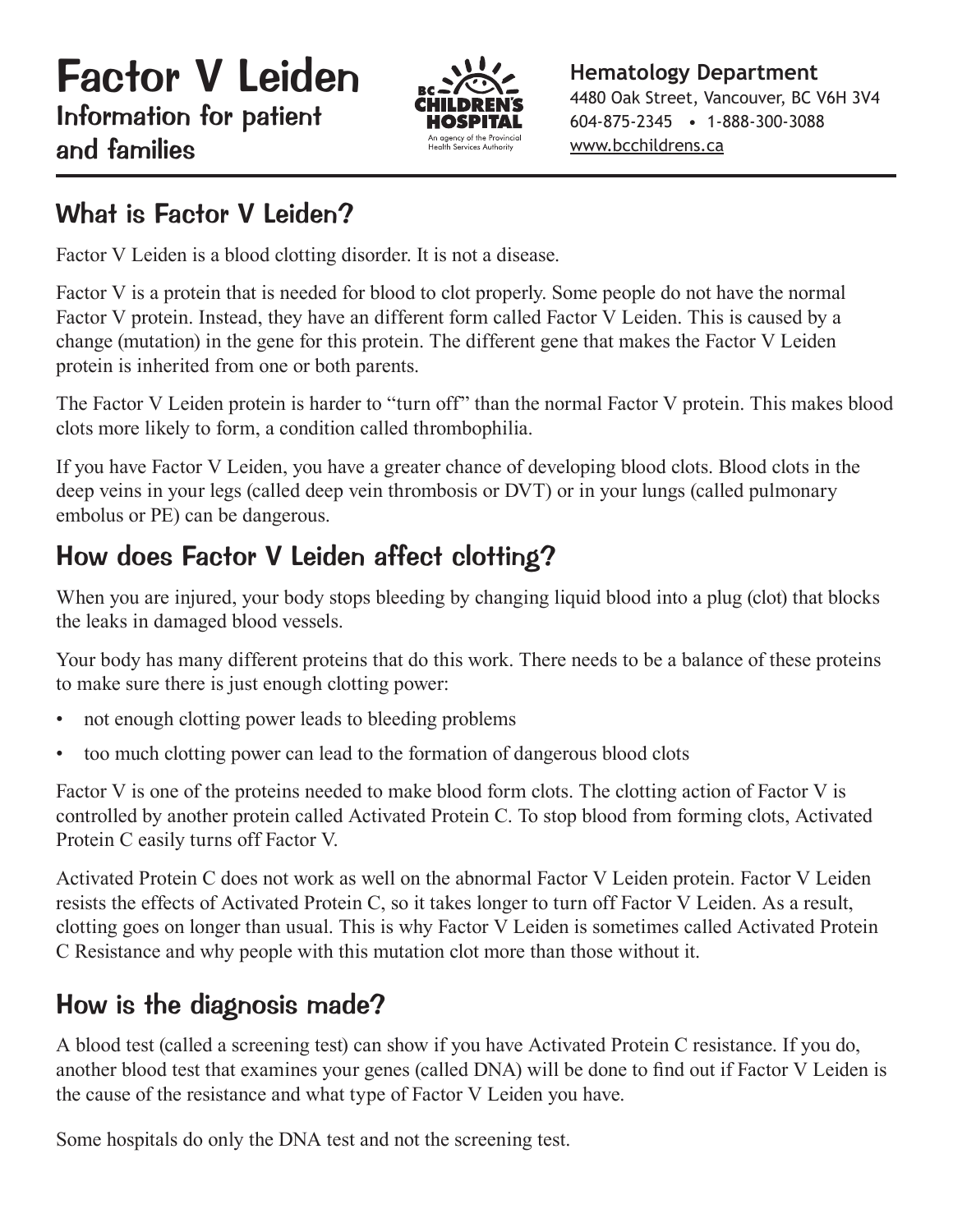#### How did I get Factor V Leiden?

There are 2 copies for Factor V gene, which are passed down from our parents. We inherit one gene from our mother and one from our father. At least 1 of the genes that you inherited is the mutated gene that makes the Factor V Leiden protein.



#### Homozygous Factor V Leiden

If you inherited 2 Factor V Leiden genes, you have the homozygous type of Factor V Leiden.

- You inherited one Factor V Leiden gene from your mother and one from your father.
- In your body, you have 100% of Factor V Leiden and no normal Factor V.
- This happens in less than 1 out of 100 people.



Factor V Leiden is an inherited disorder. Your brothers and sisters may have inherited the mutated gene for Factor V Leiden, just like you did.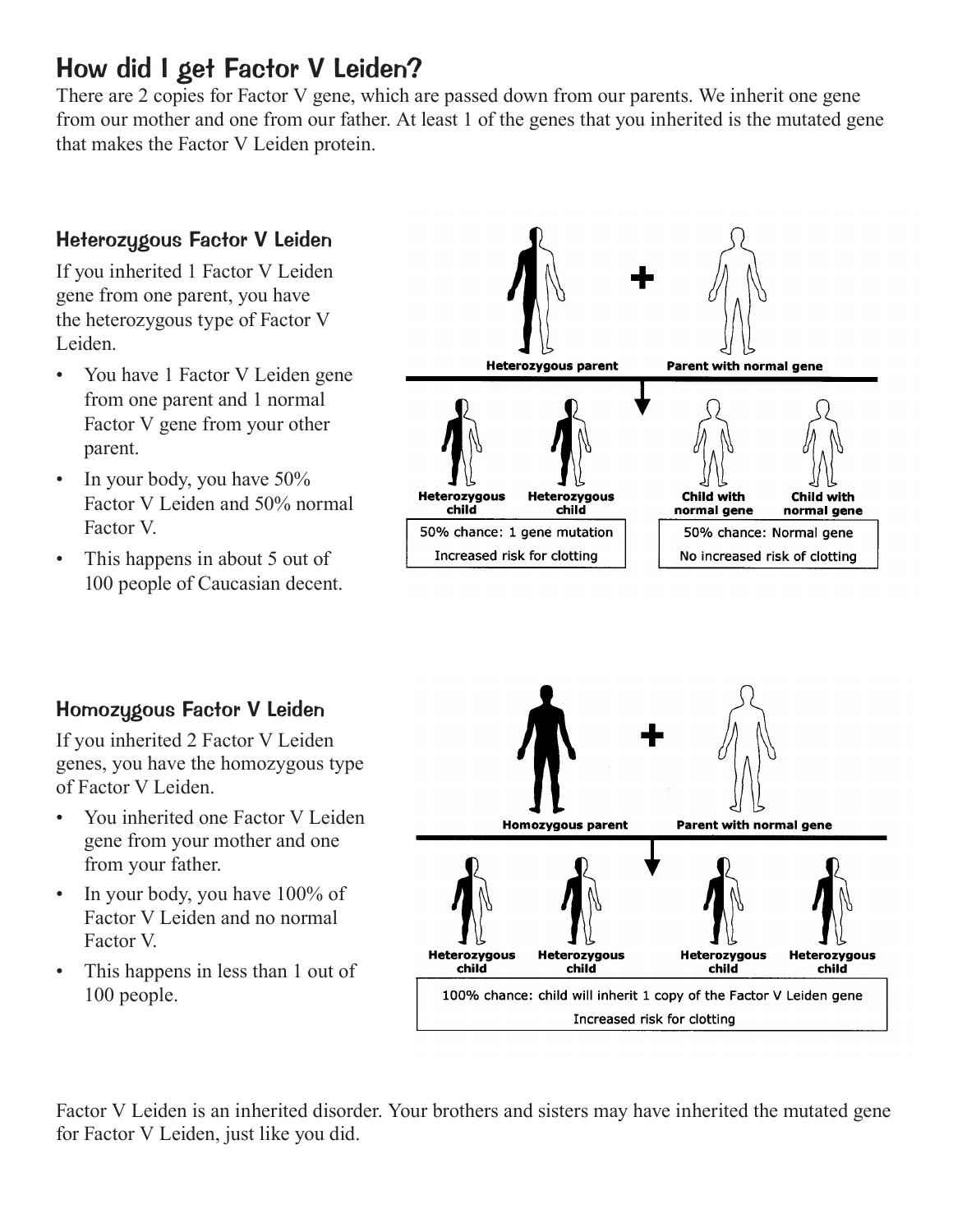## What does this mean for me?

#### Risk of blood clots

Having Factor V Leiden means that you have a greater chance of developing a dangerous blood clot in your legs (DVT) or lungs (PE).

About 1 out of 10,000 people will develop a DVT or PE each year. The risk increases with age:

- small children have a risk of 1 in 100,000 per year
- those in their twenties have a risk of 1 in 10,000 per year
- by age 40, this risk is 1 in 1,000 per year
- by age 80, this risk is 1 in 100 per year



Having 1 Factor V Leiden gene (heterozygous type) slightly increases the chance of developing a blood clot. Having 2 Factor V Leiden genes (homozygous type) makes the risk much greater.

#### Other risks

- Having Factor V Leiden does not appear to increase the chances of developing
- a heart attack or stroke. It is not associated with an increase risk of cancer or birth defects.
- Some research suggests that women with the Factor V Leiden gene who have had pregnancy losses may have a greater risk of miscarriages.

## Can Factor V Leiden be treated?

- There is no treatment that can prevent this disorder or make it go away.
- However, there are things that you can do to reduce your chances of developing a dangerous blood clot.
- You do need treatment with "blood thinners" if you have had a blood clot or develop one in the future. These medications (called anti-coagulants) help to prevent clotting. If you have never had a blood clot, you do not need treatment with blood thinners.
- In situations where there is a greater chance of clotting (such as surgery, a leg cast, a serious illness or pregnancy) you may be treated with blood thinners until the risk has passed.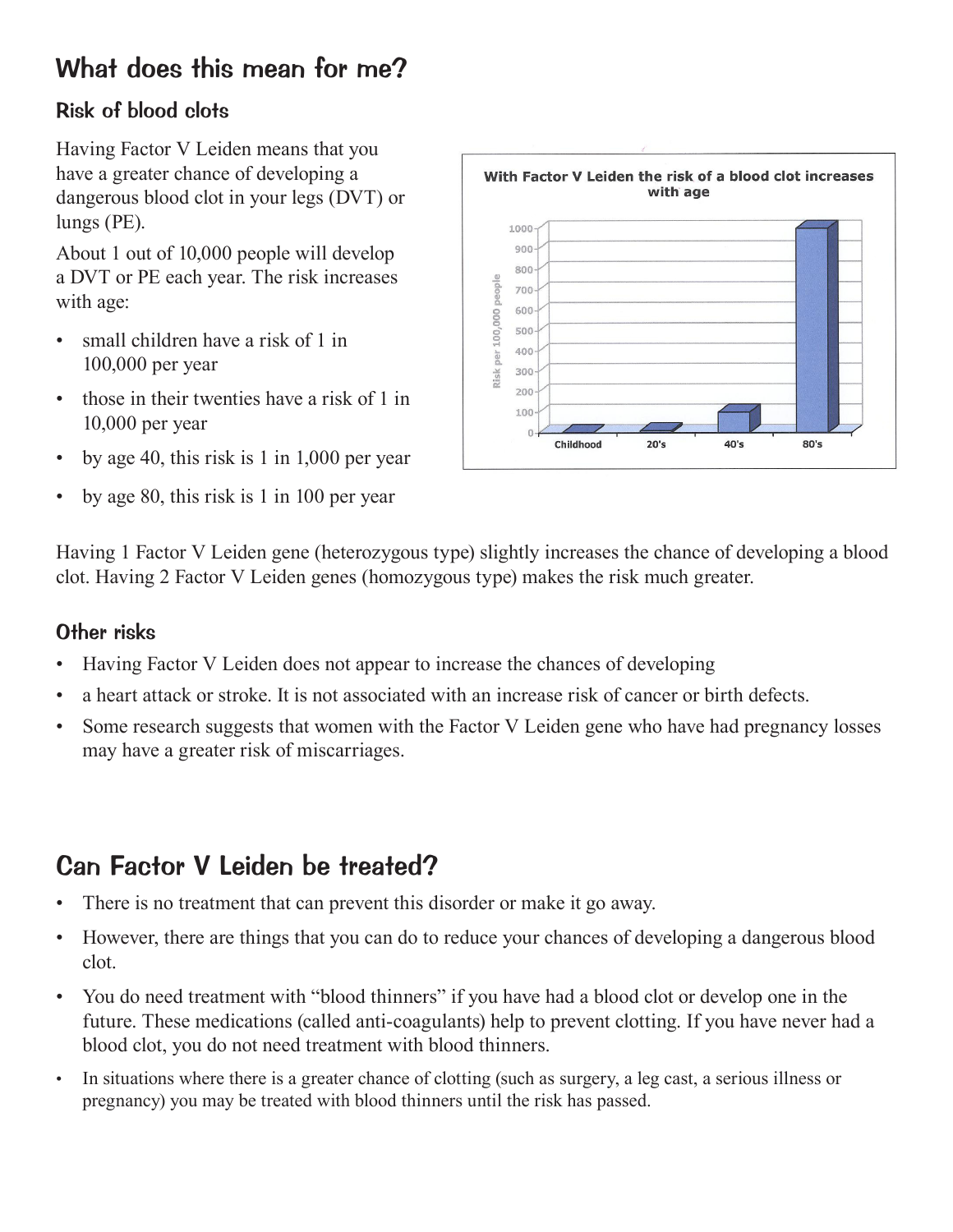## What can I do to avoid blood clots?

#### Keep your weight in a healthy range.



- Eat well. Enjoy a variety of foods from the 4 food groups.
- Follow Canada's Food Guide.
- www.hc-sc.gc.ca/fn-an/food-guide-aliment/index\_e.html
- If you are overweight or obese, consider the benefits of losing weight. When you are ready, talk with your healthcare provider for advice and help to lose weight.

#### Build physical activity into your daily life.



- Be active in ways you enjoy. Exercise regularly, such as walking, swimming or riding a bike 3 times a week.
- Follow Canada's Physical Activity Guide. www.phac-aspc.gc.ca/pau-uap/paguide/
- If you have an inactive (sedentary) lifestyle, consider how you could gradually increase your physical activity at home, school, work or play. Talk with your health care provider about how to do this safely.

#### Take care when traveling long distances.



- During long car rides, stop every few hours and take a short walk. This helps keep the blood flowing in your legs.
- On a long flight, take regular walks down the aisles of the plane. Drink plenty of fluids (without alcohol). Your doctor can tell you how much fluid is right for your age, health and activity level.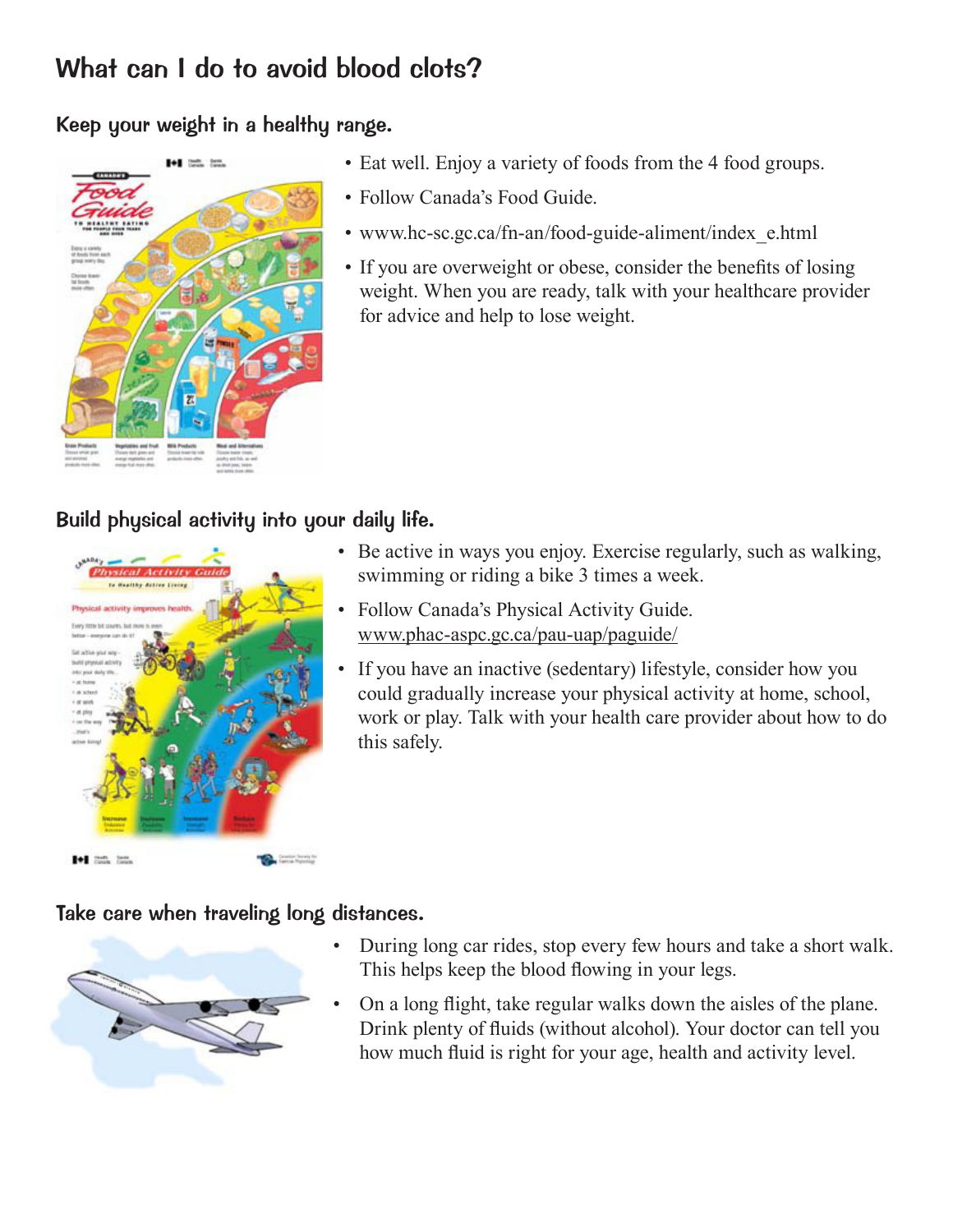#### Do not smoke



- If you smoke, consider the benefits of quitting.
- When you are ready, talk with your health care provider foradvice and help to stop smoking. There are many programs, websites and tools that can help you quit.

## What about risks I can't avoid?

- Serious illness, casts and surgery can increase your chances of developing blood clots. When you need health care or go to the hospital, tell your health care team that you have Factor V Leiden, so that they can plan the care you need.You may be treated with blood thinners until the risk has passed.
- If you have other chronic conditions such as diabetes, work with your health team to manage your health.
- Women have a greater chance of developing a blood clot during pregnancy. Before becoming pregnant, talk with your doctor about how your risk of blood clots can be managed during pregnancy, childbirth and for 6 weeks postpartum. You may be treated with blood thinners during this time.
- Hormones and birth control pills also increase women's risk of blood clots.
- Talk with your doctor about the risks and benefits of taking these medications.

## How will I know if I get a blood clot?

Learn to recognize the signs of a blood clot so that you can get help as soon as possible.

- Signs of DVT: swelling or redness of your leg, with pain in your calf or inner thigh
- **• Signs of PE**: chest discomfort or shortness of breath

If you notice any of these problems, call your doctor right away. If you cannot reach your doctor, go to the nearest hospital emergency room.

## Can I pass on Factor V Leiden?

Yes, you can pass on the gene for this disorder to your children.

If you have the heterozygous type, there is a 50% chance that your child will inherit a Factor V Leiden gene from you. There is also a 50% chance that your child will inherit your normal Factor V gene.

If you have the homozygous type, your child will inherit a Factor V Leiden gene. Your child will have either the heterozygous or homozygous type, depending on whether the gene passed down from his or her other parent is normal (Factor V) or abnormal (Factor V Leiden).